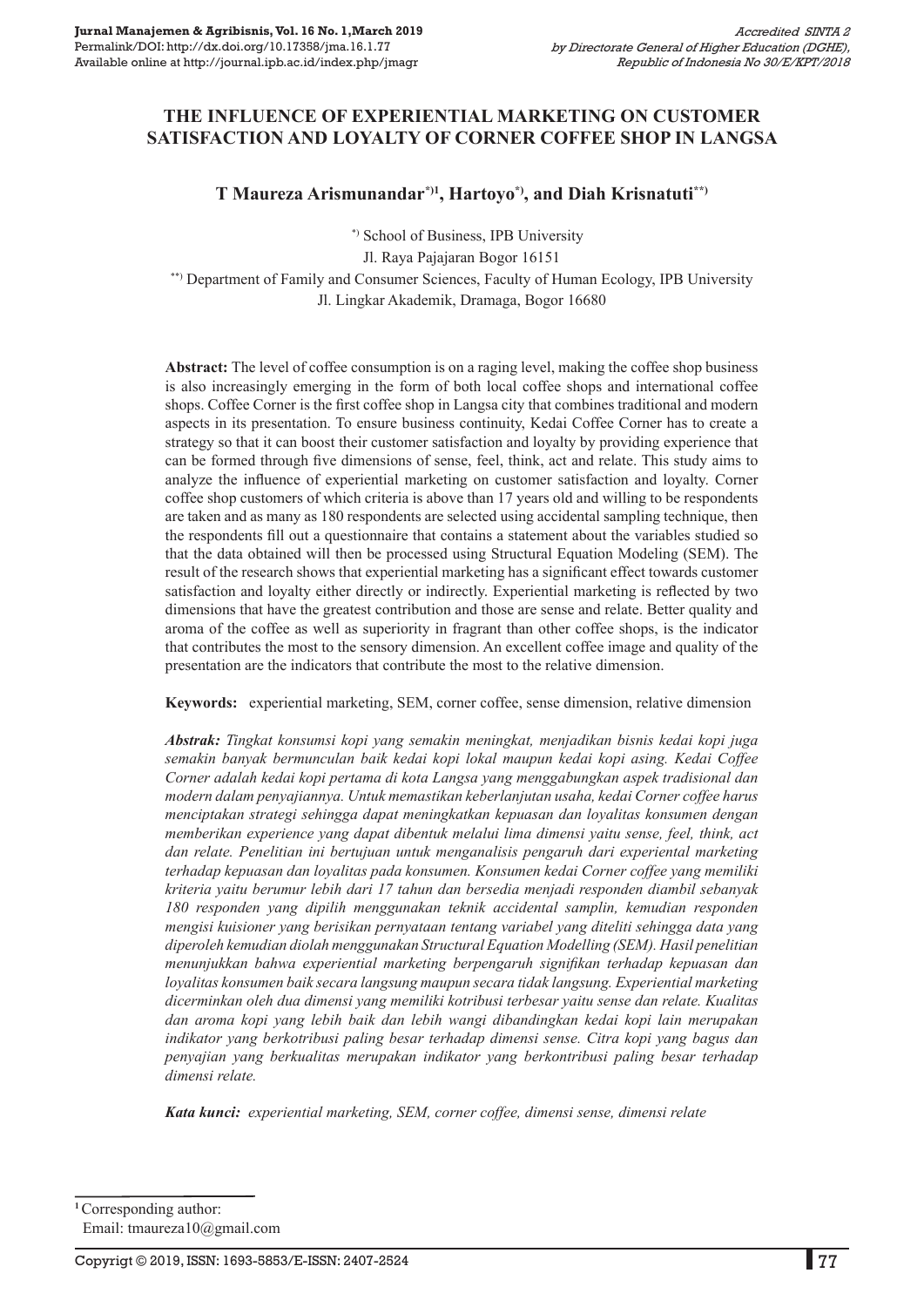# **Introduction**

The increasing level of coffee consumption in Indonesia has made the coffee shop business progressively emerging in the form of local coffee shops and foreign/ international outlets (USDA, 2015). Holbrook (2000) argues that today's business world is entering a new era called "experience marketing". Pine and Gilmore (1999) explain when consumers buy an experience, and then the consumer pays to spend time for an exciting experience and an unforgettable one, causing a sense of satisfaction. According to Schmitt (1999), experiential marketing is formed by five elements: Sense, Feel, Think, Act and Relate those will create a perception or experience in the eyes of consumers. The sense dimension aims to touch the emotions of the consumer through the experience that can be obtained through the five senses (eyes, ears, nose, tongue, and skin. The feel dimension aims to contact through the consumer experience starting with their mood either if that's happy, sad, joy or sorrow. The think dimension is the type of experience that aims to create cognitive that will invite consumers to think creatively. The act dimension aims to create an experience with consumers that are related to behavior, lifestyle and interaction with others. The relate dimension incorporates aspects of sense, feel, think, and act to create a community within the customers with communication so that customers feel accepted in their environment.

Langsa is one of the few cities in Aceh with many coffee shops, ranging from traditional to ones with modern facilities such as internet; television and music are added for the sake of the comfort of coffee lovers. One of the first coffee shops that provide a modern twist is Corner coffee which was established in 2010. To survive in the business world, Corner coffee must be able to provide the best service in accordance with the consumer expectations to increase customer satisfaction and loyalty.

Experiential marketing is a marketing strategy that is utilized to influence one's emotions by creating an experience that consumers can feel when consuming a product or service that leads to a sense of satisfaction. Marknesis (2009) suggests that satisfied consumers tend to be loyal to the same products and producers, in contrast consumers who are not satisfied will find a new product or service that is more satisfying for them.

The high consumer demand for ready-to-eat products and the culture of enjoying coffee that has become a lifestyle for the people of Aceh has become one of the reasons coffee shop business opportunities continue to progressively increase. This can be seen by the jolting number of new coffee shops emerging in the city of Langsa, to this day there are more than 17 names of new coffee shops and certainly are competitor for Corner coffee shop.

A study on experiential marketing in coffee shops and cafes has been often found in Indonesia, one of which, was conducted by Vernawati and Kartikasari (2015) who stated that experiential marketing has a significant effect on customer satisfaction. Hadiwidjaja and Dharmayanti (2014)'s study also said that the five dimensions of experiential marketing have a significant influence on satisfaction and only the dimensions of the sense, think and relate that significantly affect customer loyalty. Ekoputra (2017) said experiential marketing has a significant influence on satisfaction but no significant effect on loyalty. Noegroho et al. (2013) from the results of path analysis shows that the variables of experiential marketing and brand trust have a significant effect on the customer loyalty variable. Dimyati (2014) stated that experiential marketing has a significant effect on patient satisfaction but insignificant to patient loyalty. Jatniko and Andharini (2012) found experiential marketing has a significant positive effect on customer loyalty. This research aims to analyze the influence of experiential marketing on customer satisfaction and loyalty.

In Figure 1 it is stated that Corner coffee shop turnover in 2016 has decreased significantly, so if it continues to happen, it will threaten the sustainability of the business. Therefore it is important for Corner coffee to quickly determine the right marketing strategy so that consumers do not turn to their competitors. To formulate the right marketing strategy it is crucial to know in advance the experience felt by consumers whether it is able to cause satisfaction and loyalty to Corner coffee consumers. This study would like to see the application of experiential marketing that has been applied by the Corner coffee shop and whether it can provide satisfaction and affected into loyalty to the consumers therefore as a pioneer of the first coffee shop (in Langsa) does not lose their customers.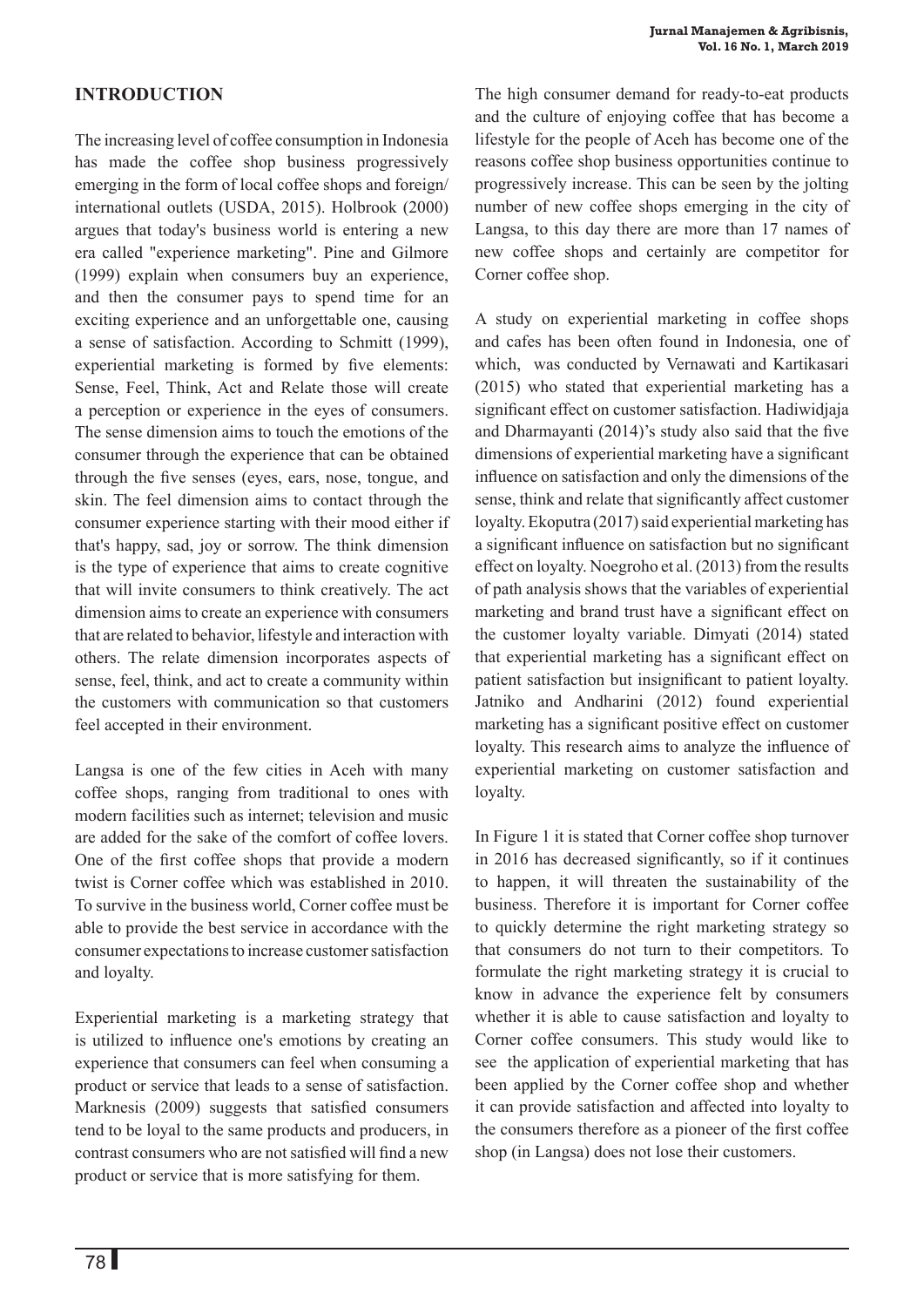

Figure 1. Corner coffee shop turnover in 2016

## **METHODS**

This research is a descriptive research and made use of questionnaires filled directly by respondents. Object of this research are Coffee Corner, a coffee shop located at Ahmad Yani Street, Langsa City, Aceh, at September 2017. Population in this study is coffee consumers at Langsa City, with consumers of Coffee Corner as the sample. Sample size of 180 respondents were taken based on rule of thumb, and samples were taken by accidental sampling technique, which is a sampling technique based on coincidence that anyone who happens to meet with the researcher and considered a match to the criteria is made to be respondents. The respondent's criteria itself is over 17 years old and willing to be a respondent.

Data were analyzed using Structural Equation Modeling (SEM). SEM is a multivariate technique that combines multiple regression and factor analysis to simultaneously simulate a series of dependence relationships (Hair et al. 1998). SEM was used in this study due to its ability to explore entire relation between each dimensions and variables.

Experiential marketing consists of five dimensions, which are sense, feel, think, act, and relate, and then study its relation to customer satisfaction. Customer satisfaction is reflected by three indicators, which are perceived product quality, perceived service quality, and perceived price fairness. Then, customer satisfaction well by observed its correlation to consumers' loyalty which is reflected by four indicators, which are committed to the brand, repurchase, recommending the product, and willing to pay more. Framework of this research can be seen on Figure 2.

# **results**

The results showed that respondents that are in the premises of this research which is Corner coffee shop is male and is equal to 88% or as many as 159 respondents and female consumers are only by 12% or as many as 21 respondents. Age of respondents ranged between 18–30 years old has the largest proportion of 78% or as many as 141 people respondents, while ages over 30 years old and above is by 22% or as many as 39 respondents. Coffee enthusiasts are dominated by young people who have a hobby of relaxing both alone and with friends.

There are various types of respondent's work, such as 30% or 54 respondents, 24% or 43 respondents, 22% private employees or 39 respondents, civil servants 16% or 29 respondents, and employees of BUMN 3% or as many as 5 respondents. The largest proportion is 47% or as many as 85 respondents have income of  $\leq$ Rp2,500,000 per month. Then by 43% or as many as 79 respondents have income ranging from Rp2,500,001– Rp5,000,000.

In general, respondents who visits Corner coffee shop between 2–3 times a weeks are equal to 38% or as many as 69 respondents, both on weekdays and weekends. On weekdays the periods are specified again into three categories which are before going to work, on break time and after work. Respondents who chose at after work period to enjoy their coffee is about 56% or as many as 29 respondents, following at break time in 40% or as many as 21 respondents. On weekends the periods are classified into the morning, afternoon, evening and at night. As many as 54% or 69 respondents visited Corner coffee shop at night and by 34% or as many as 43 respondents visited Corner coffee shop in the evening.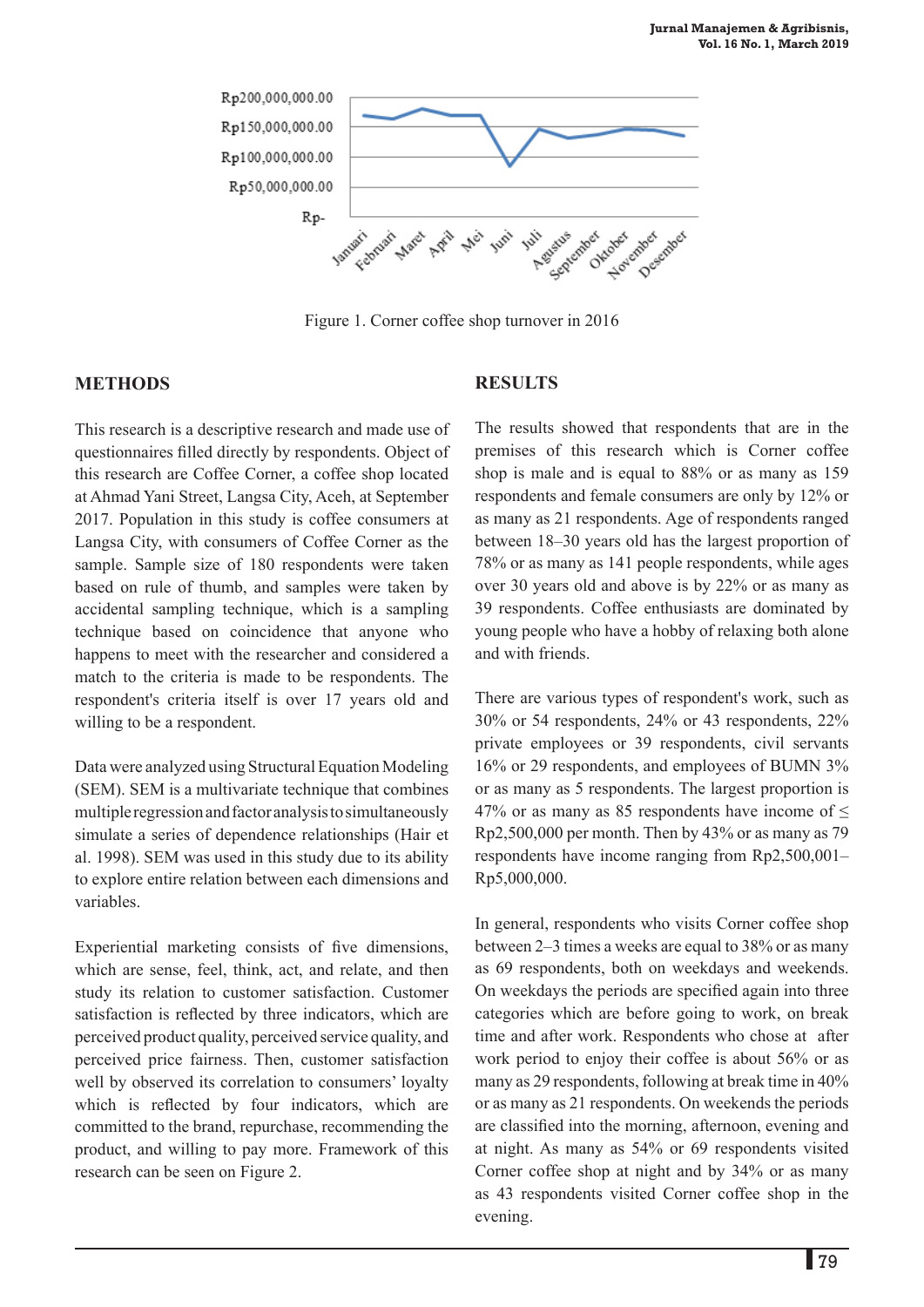

Figure 2. Research framework

Most respondents of which are as many as 164 people or 91% are more often enjoy coffee with a companion. Activities made by the majority of respondents during their time in the coffee shop that is equal to 63% or as many as 114 respondents is doing casual conversation with their acquaintance. The most ordered menu at Corner coffee shop is black coffee with a percentage of 41% or as stated by as many as 73 respondents. Expenditure spent by respondents to enjoy coffee ranges from Rp10,000 to Rp15,000 per day with a percentage of 53% or as many as 96 respondents.

The coffee shop business is one of the perfect business competition of which means there are many similar businesses with other variations so that coffee connoisseurs have many choices. There are 17 names of other coffee shops, in addition to Corner coffee shops that have been visited by respondents; of those are Pos Kopi by 42% or as many as 70 respondents and Ibam's coffee shop by 22% or as many as 36 respondents. Not all respondents have tried other coffee shops, there are also respondents who have never tried other coffee shops and say they want to try Ibam's coffee shop for 64% or as many as 9 respondents and 29% Pos Kopi for 4 respondents. As many as 37% or 68 respondents argued that they tried another coffee shop because they were invited by their friend. Other respondents' or as many as 50 people or 28% curious to try the taste of other coffee elsewhere and by 26% or as many as 46 respondents chose to try for a new place.

## **Overall Variable Model**

#### Experiential marketing

Experiential marketing is a form of marketing development to build relationships with consumers based on experience that can be formed through the five dimensions of sense, feel, think, act, and relate to products or services consumed (Schmitt, 1999).

## Consumers Satisfaction

Consumer satisfaction is a behavioral, judgement and emotional response addressed by the consumer after the purchase or consumption process and is derived from the comparison of their impression of the actual performance of a product and its expectations and evaluation of the experience after consuming a product or service (Azizah and Widyastuti, 2013).

#### Loyalty

Maintaining customers means improving financial performance and preserving the viability of the company, so if the company has loyal customers, it will be a very valuable asset for the company (Harzalia, 2016).

Figure 3 shows that all the variables have met the Standardize loading factor value  $\geq 0.5$  which means that the whole variable has a decent validity value, and also has significant relation seen from the star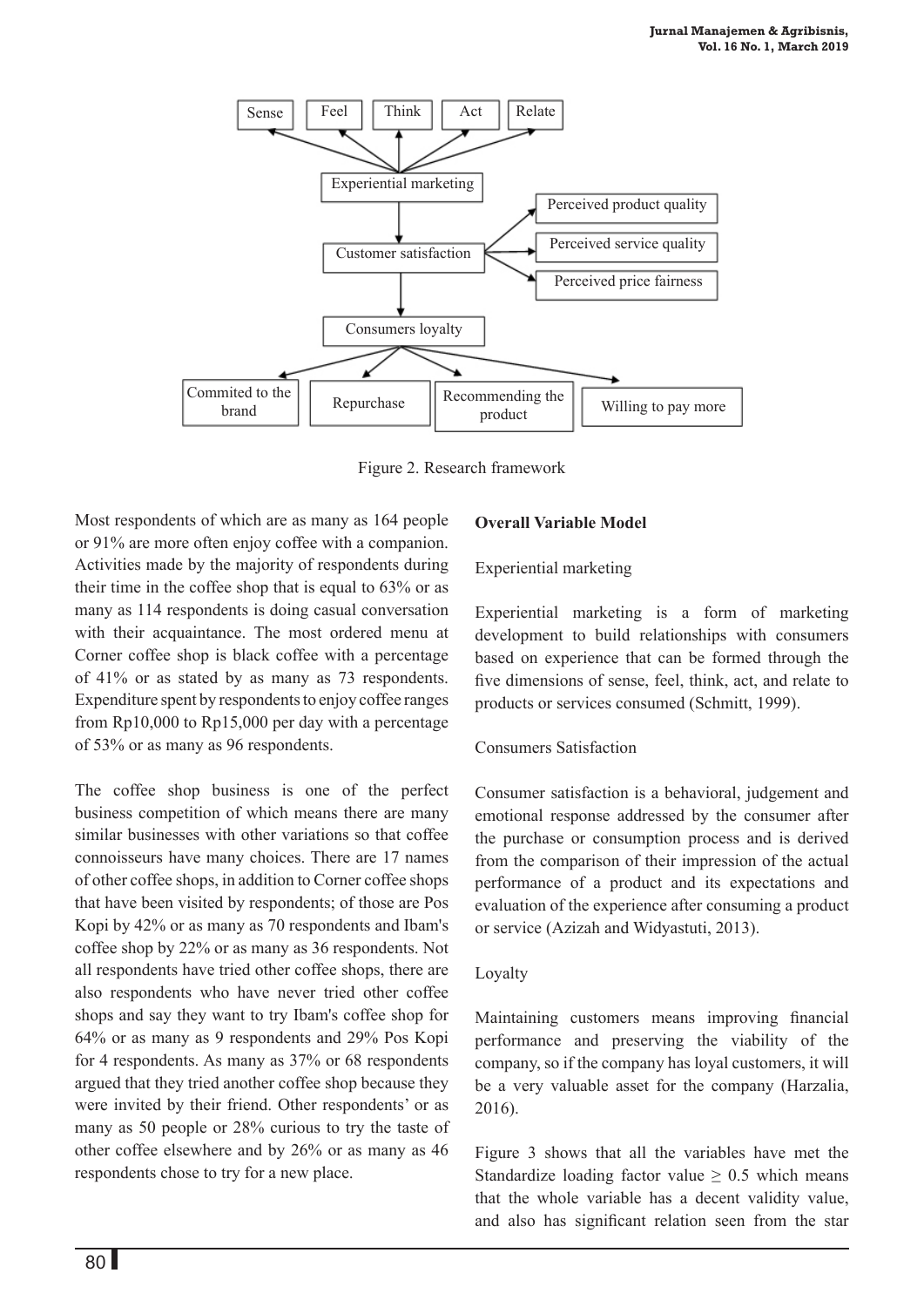sign showing the t-value value  $\geq$  1.96. Experiential marketing variable has five dimensions of which is sense, feel, think, and act and relate and bear different values of contribution. There are two dimensions that have the highest contribution value which is the sense dimension with 0.97 and relate with 0.93. Satisfaction is represented by PPF indicator which has the biggest contribution in 0.88 and variable loyalty represented by indicator of PULK which have biggest contribution that is 0.94.

The dimension of sense marketing is intended to provide experience to consumers by affecting the emotions that are relieved through the five senses. The sense dimension has the effect with the highest value of 0.97. The sense dimension is reflected by three indicators but there are only two indicators that have an effect with almost the same value and reflect the sense dimensions of sense 1 and sense 2. Sense 1 says that the quality of coffee in Corner coffee stores is better than other coffee shops. As many as 60% or as many as 108 respondents are agree with the statement in sense 1. Sense 2 said that the aroma of coffee owned Corner coffee shop is more fragrant aroma than other coffee shops can be seen in Table 1 of 58% or as many as 104 respondents agreed with the statement in sense 2. The sense 3 indicator has a small contribution value to the sense dimension. Only 30% or as many as 54 respondents who agree that Corner coffee shop has an interesting design.

In Table 2 it can be seen that the relate dimension has an influence with the second highest value after the sense dimension with a value of 0.93. Relate dimension aims to form a consumer community with communication so that consumers are able to have relationships with other people and other social groups. Relate dimensions are reflected by three indicators but there are only two indicators that have an effect with values that are almost equal in magnitude and reflect the relate dimension which are relate 3 and relate 2. Relate 3 stated that enjoying coffee at Corner coffee shows that the consumer has a good taste in coffee. It is approved by 55% or as many as 99 respondents. Relate 2 says that the servers at Corner coffee shop always interact with consumers and 56% or as many as 100 respondents agree with the statement. Consumers do not always interact with other fellow consumers at Corner coffee shop therefore the resulting value is smaller than two other indicators and only 48% or as many as 86 respondents who agree with the statement of relate 1.



Figure 3. Variable model (standardize loading factor)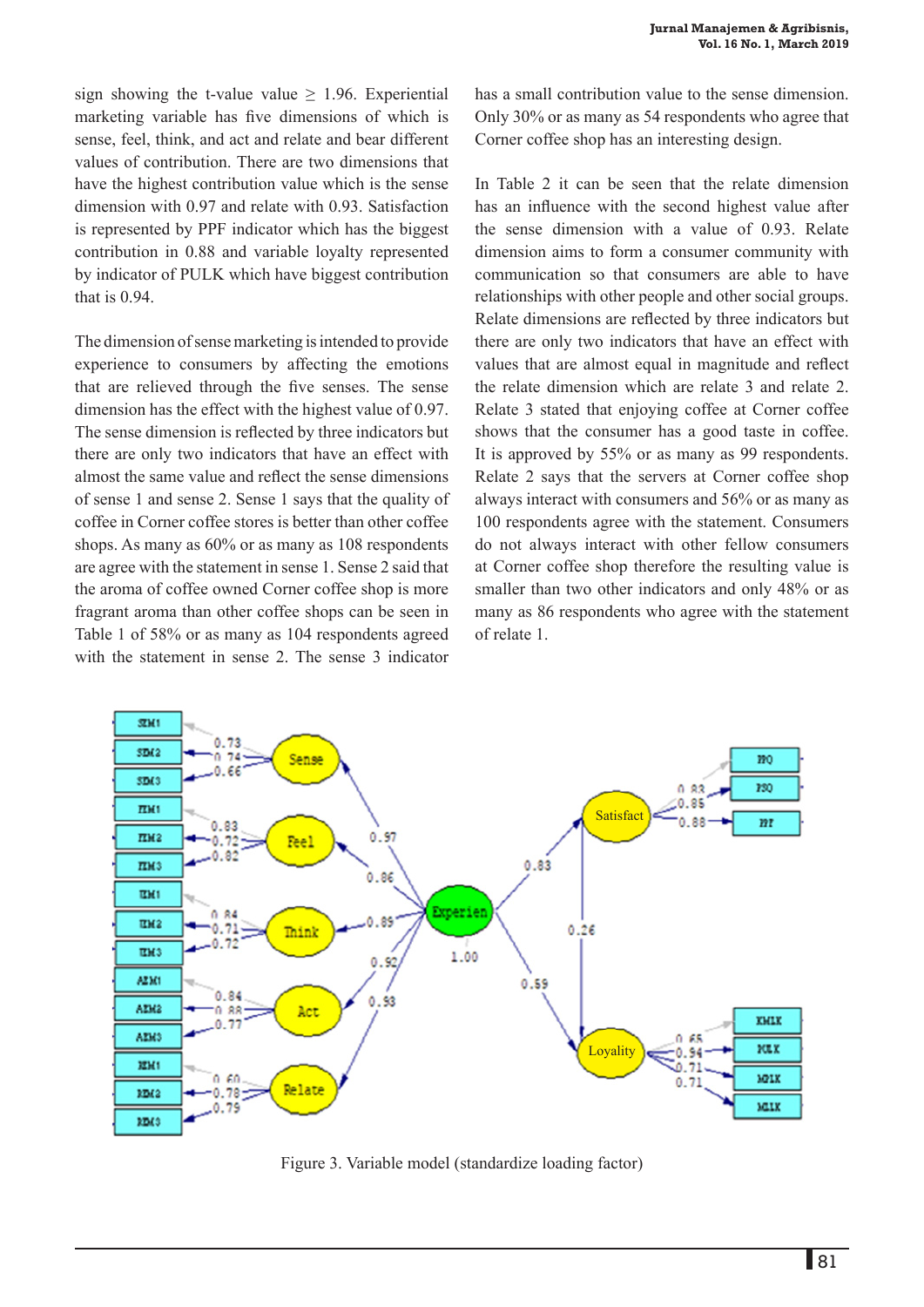Satisfaction is what every business wants to achieve in the coffee shop business. In Table 3, it is known that the satisfaction variable has three indicators that reflect the variables of which are perceived product quality, perceived service quality, and perceived price fairness. All three indicators have different contribution values. Perceived price fairness indicator is an indicator with the highest contribution value of 0.88, meaning that the majority of respondents are overall satisfied with the products or services provided by the Corner coffee shop.

Satisfaction assessed in this case is not only a matter of price but overall means all that is sacrificed by the consumer to get the product or service in accordance with the expectations of both consumers in terms of time, price, and distance traveled by consumers to get the products and services. Table 3 also shows that respondents who are satisfied with the statement of perceived price fairness are 67% or as many as 120 respondents. From Table 3 it is known that only 62% or as many as 111 respondents agree with the statement from Perceived Service Quality that the service at Corner coffee shop has been as expected. The value is smaller than the other two indicators, which means there are still consumers who are not satisfied with the services provided by Corner coffee shop.

Consumers who are satisfied not necessarily loyal but loyal customers are certainly satisfied with a product or service. In Table 4 above it can be seen that in the

loyalty variable there are four indicators and those are brand commitment (KMLK), repurchase (PULK), recommendation of the product (MPLK), and paying more (MLLK).

Indicator that reflects the loyalty variable is PULK with SLF value equal to 0.94. PULK indicator said that the majority of respondents answered that they do interested in repurchasing by always spend time to enjoy coffee at Corner coffee and equal to 51% or as many as 92 respondents agree with PULK statement on consumer loyalty can be seen in table 4 above. There are two statements that respondents do not agree those two are KMLK and MLLK. KMLK indicator said that the consumers do not want to try another coffee shop by 28% or as many as 50 respondents agreed and vice versa 72% or as many as 130 people said disagree. One of the causes is the number of similar coffee shops that have different variations and consumers today are easily bored with one place, very few consumers who remain loyal and do not want to try a coffee shop other than Corner coffee shop.

MLLK indicator said that consumers will still be purchasing at Corner coffee shop even if the price increases by 40% or as many as 72 respondents agree and on the contrary 60% or as many as 108 people say disagree. If Corner coffee stores raise prices, then consumers will move to another coffee shop so then will not get loyal customers.

Table 1. Sense indicator

| Indicator | Statement                                                             | Agree $(\% )$ | Disagree $(\% )$ |
|-----------|-----------------------------------------------------------------------|---------------|------------------|
| Sense 1   | Corner coffee shop has a better coffee quality than other coffee shop | 60            | 40               |
| Sense 2   | Corner coffee's coffee has more fragrant                              | 58            | 42               |
| Sense 3   | Corner coffee has an interesting design                               | 30            | 70               |

#### Table 2. Relate indicator

| Indicator | <b>Statement</b>                                          | Agree $(\% )$ | Disagree $(\% )$ |
|-----------|-----------------------------------------------------------|---------------|------------------|
| Relate 1  | Consumers interact with new people who also enjoys coffee | 48            |                  |
| Relate 2  | The servers always interact with the consumer             | 56            | 44               |
| Relate 3  | The coffee at corner coffee has a nice coffee image       | 55            | 46               |

## Table 3. Satisfaction indicator

| Indicator                 | <b>Statement</b>                                        | Agree $(\% )$ | Disagree $(\% )$ |
|---------------------------|---------------------------------------------------------|---------------|------------------|
| Perceived product quality | Quality of coffee fit with consumers expectation        |               |                  |
| Perceived service quality | Service in Corner coffee fit with consumers expectation | 62            | 38               |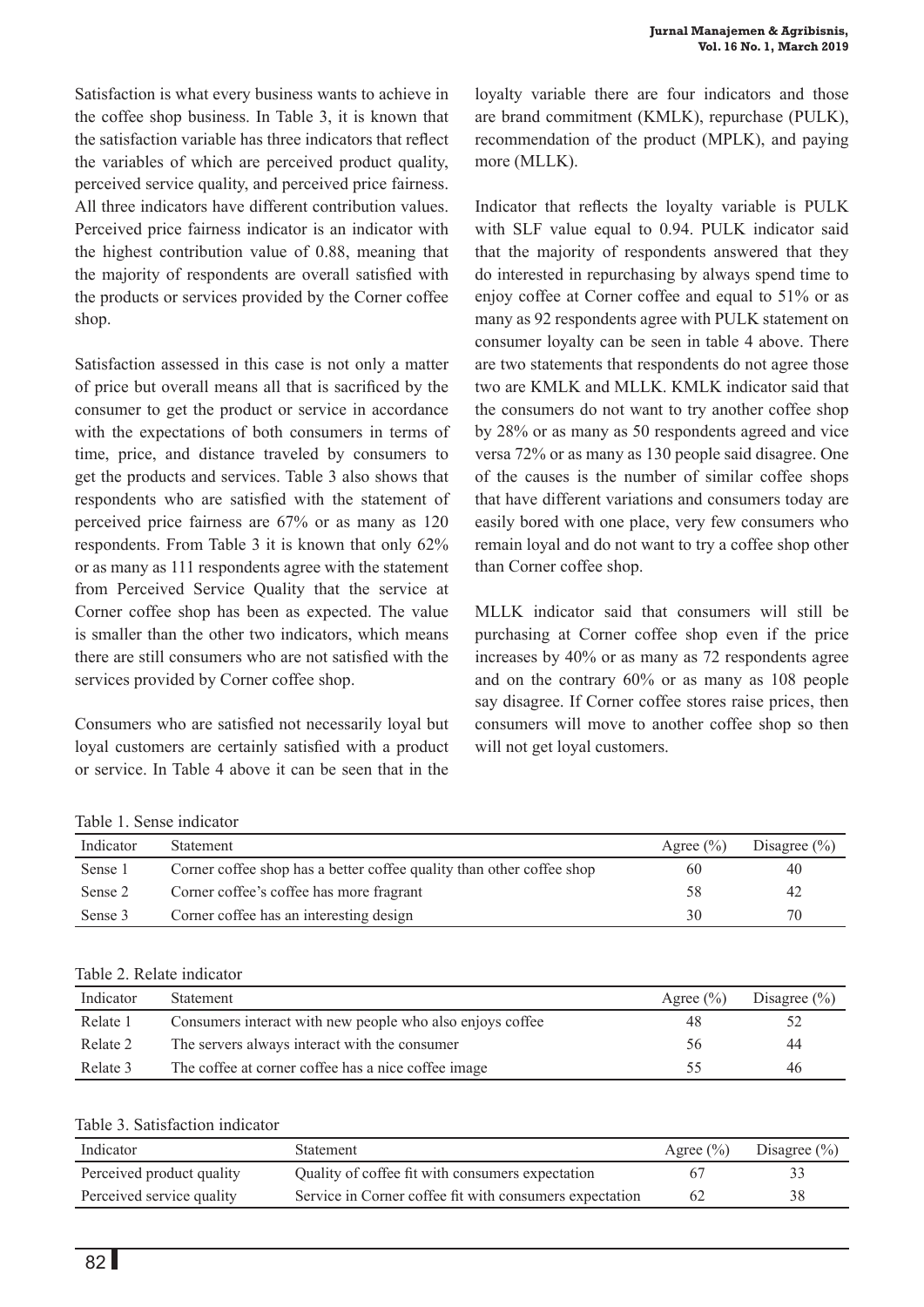| Table 4. Loyally indicator              |                                                                                         |               |                  |
|-----------------------------------------|-----------------------------------------------------------------------------------------|---------------|------------------|
| Indicator                               | Statement                                                                               | Agree $(\% )$ | Disagree $(\% )$ |
| Brand commitment (KMLK)                 | Consumers do not want to try another coffee shop                                        | 28            | 72               |
| Repurchase (PULK)                       | Consumers always enjoy coffee at Corner coffee                                          | 51            | 49               |
| Recommendation of the product<br>(MPLK) | Consumers talk positively about Corner coffee                                           | 59            | 41               |
| Paying more (MLLK)                      | Consumers will still be purchasing at Corner coffee<br>shop even if the price increased | 40            | 60               |

Table 4. Loyalty indicator

In Table 5, the usage of RMSEA criteria resulted in a value of  $0.005 \le 0.08$  which means that the resulting model is good (good fit). The use of other goodness of fit criteria is NFI, CFI, NNFI, IFI, and RFI resulting in value> 0.90 means that the model is good (good fit). While for AGFI and GFI has a value of < 0.90, but it is still above 0.80 indicating that the criteria is passable as well as the other criteria of goodness of fit measurements the RMR yield value in  $\leq 0.1$  which means the model is good(good fit). From several criteria that resulted in the conclusion of goodness of fit model, hypothesis testing can be done and it also indicates that the result of the questionnaire has been able to answer the theory.

The analysis of casual relation is done to examine the influence between variables. The testing process is done by testing the value of t-value whether it is greater than 2.46 or at level 1% and greater than 1.96 or at 5% level. Table 6 shows the value of t-value and path coefficients that explain the influence of relationships between variables and to determine the direction of influence between variables in this research.

Experiential marketing and satisfaction have a significant effect of 0.83. Experience provided by Corner coffee shop able to make the consumer feel satisfied and if the experiential marketing improve then it will directly also increase the satisfaction of the consumers. This is in line with Venkat's research (2007) which proves that experience has a significant influence on customer satisfaction. Experiential marketing is also directly from loyalty of 0.59. Experiential marketing provided by Corner coffee shop has a positive influence on loyalty and if experiential marketing improved then consumer loyalty will increase. In line with the research of Elvina (2011) which says experiential marketing has a

significant effect on customer loyalty means hypothesis 2 is accepted. Research from Putri and Astuti (2010) also explains that experiential marketing has a positive influence on loyalty.

The influence of satisfaction on loyalty also has a significant effect with 0.26, meaning satisfaction is a major factor in shaping consumer loyalty and this is in line with research Indriyani et al. (2016) who says satisfaction has a significant effect on visitor's loyalty and for those hypothesis 3 is acceptable. Experiential marketing also has a significant effect on loyalty through satisfaction mediation of 0.22, this is called indirect influence because it goes through satisfaction mediation. In line with the research of Hadiwidjaja and Dharmayati (2016) experiential marketing has a direct and indirect influence on consumer loyalty and has a significant effect either directly or indirectly.

# **Managerial Implications**

Results shows that sense and relate are the most important dimension within experiential marketing. Sense reflecting quality and aroma of the coffee and relate reflecting communication within Coffee Corner, be it employees-customers communication, or communication among themselves. This suggest that Coffee Corner should keep authenticity and quality of coffee beans used and maintain and improve barista ability to ensure they could serve the best coffee using traditional Aceh "pulled" coffee making. Communication inside Coffee Corner is also suggested to be improved. Coffee Corner must "communicate" further so that the customers could feel deeper relation, such as by providing suggestion box, providing live music, or even holding periodic event.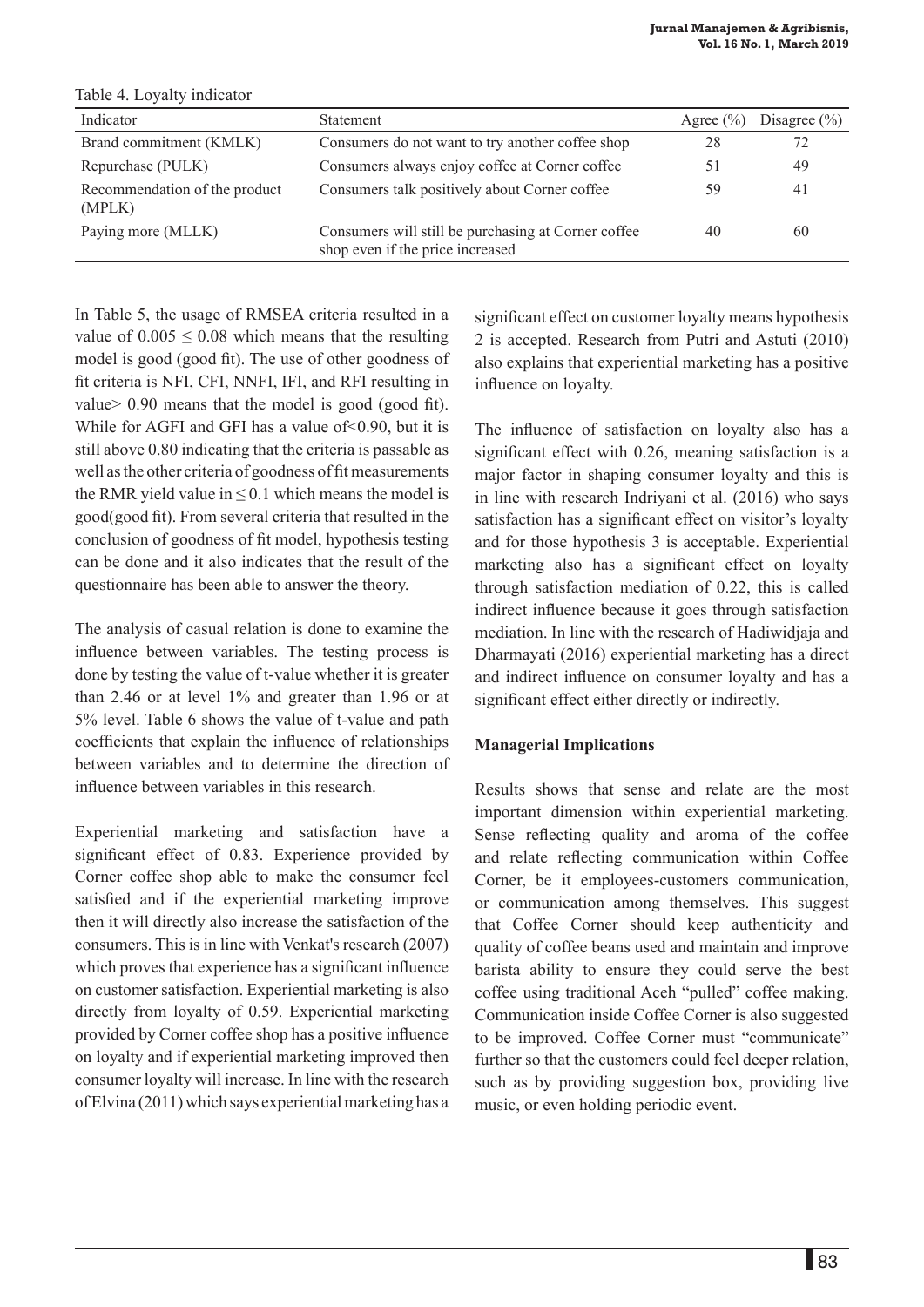| Goodness-of-Fit                                 | Cut-off-Value | Result | Description  |
|-------------------------------------------------|---------------|--------|--------------|
| RMR (Root Mean Square Residual)                 | $\leq 0.1$    | 0.045  | Good fit     |
| RMSEA (Root Mean square Error of Approximation) | $\leq 0.08$   | 0.056  | Good fit     |
| GFI (Goodness of Fit)                           | $\geq 0.90$   | 0.87   | Marginal fit |
| Adjusted Goodness of Fit Index (AGFI)           | $\geq 0.90$   | 0.83   | Marginal fit |
| CFI (Comparative Fit Index)                     | $\geq 0.90$   | 0.99   | Good fit     |
| Normed Fit Index (NFI)                          | $\geq 0.90$   | 0.97   | Good fit     |
| Relative Fit Index (RFI)                        | $\geq 0.90$   | 0.96   | Good fit     |
| Non-Normed Fit Index (NNFI)                     | $\geq 0.90$   | 0.98   | Good fit     |
| Incremental Fit Index (IFI)                     | $\geq 0.90$   | 0.99   | Good fit     |

Table 5. Compatibility result model

This research also suggests STP strategy based on the results. Sample demography shows that coffee consumption are evenly spread within all income groups, which probably caused by culture. Therefore, segment wise, Coffee Corner should provide its services and products to all groups. Target wise, Coffee Corner should aim for students and entrepreneur, since occupation demography shows that these groups visit coffee shops more. As for positioning, Coffee Corner is suggested to be youth friendly. It is decorating with cozier furniture and providing affordable price range products or via discount promotion to further cement their place in Student and youth mindset.

## **Conclusions and Recommendations**

## **Conclusions**

The application of experiential marketing by Corner coffee shop has been excellent and able to be felt by the consumers. There are two dimensions of experiential marketing that has a low value and that is the feel and think dimension. The influence of experiential marketing on customer satisfaction has a significant and positive effect, meaning that the application of experiential marketing done by Corner coffee shop can make consumers feel directly satisfied. Experiential marketing to consumer loyalty has a significant influence either directly or indirectly through the variable of customer satisfaction, it says that the application of good experiential marketing can directly create loyal customers both in terms of the coffee quality and comfort of the place.

The influence of customer satisfaction on customer loyalty in the Corner coffee shop is also significant but the resulting value is very low. This is due to the number of similar coffee shops that have sprung up. There are 17 similar coffee shops and are competitors for Corner coffee shop and also consumers today are limited to drinking coffee alone regardless of the quality and aroma of the coffee. The value of the influence satisfaction on consumer loyalty is considered low which can also be due to the fact of the low number new consumers who are loyal to Corner coffee means only old consumers who are remain loyal to Corner coffee resulting in a fairly low value.

Of the five dimensions that reflect experiential marketing, there are two dimensions that contribute to the greatest value of which are the sense and relate dimension. The Sense dimension explained that the Corner coffee shop has a better quality of coffee and coffee aroma than any other coffee shop. The Relate dimension stated that the servers at the Corner coffee shop are always interacting with consumers so that consumers are comfortable with the hospitality provided and the majority of consumers say that enjoying coffee at Corner coffee shop shows that consumers have a good taste in coffee.

## **Recommendations**

This research has the limitations of just surveying at a coffee shop only and not comparing with other competitors, also the level of satisfaction and loyalty reached in this research has not been able to describe how loyal consumers to the Corner coffee shop. So it is advisable for further research with similar topics to be able to add more variables and broader scope of research or can also compare the coffee shop with other coffee shops to make the research on experiential marketing more interesting. Further research is also expected to be able to deepen the dimension of experiential marketing to know the advantages and disadvantages of dimensions.